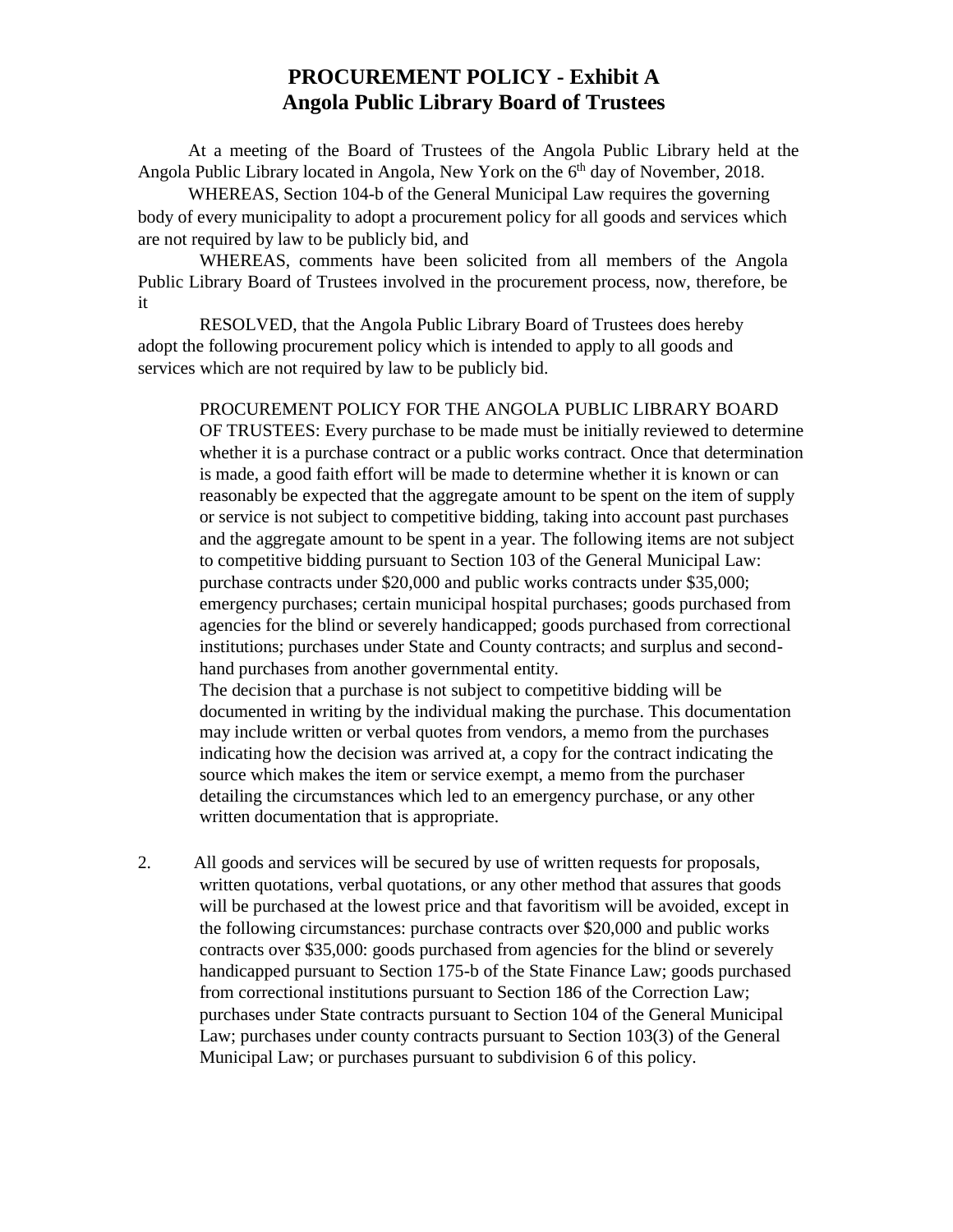3. The following method of purchase will be used when required by this policy in order to achieve the highest savings:

*Estimated Amount of Purchase Contract Method*

\$500 - \$4,999 2 Written/Fax Quotations or written request for proposals *Estimated Amount of*

*Public Works Contract Method*

| $$500 - $4,999$    | 2 Written/Fax Quotations      |
|--------------------|-------------------------------|
| $$5,000 - $19,999$ | 3 Written/Fax Quotations or   |
|                    | Written Request for Proposals |

A good faith effort shall be made to obtain the required number of proposals or quotations including checking with the Central Library for potential purchases. If the purchaser is unable to obtain the required number of proposals or quotations, the purchaser will document the attempt made at obtaining the proposals. In no event shall the failure to obtain the proposals be a bar to the procurement.

4. Documentation is required of each action taken in connection with each procurement.

5. Documentation and an explanation is required whenever a contract is awarded to other than the lowest responsible offeror. This documentation will include an explanation of ' how the award will achieve savings and how the offeror was not responsible. A determination that the offeror is not responsible shall be made by the purchaser and may not be challenged under any circumstances.

## h. Pursuant to General Municipal Law

104b(2) (f), the procurement policy may contain circumstances when, or types of procurements for which, in the sole discretion of the governing body, the solicitation of alternative proposals or quotations will not be in the best interest of the municipality. In the following circumstances it may not be in the best interests of the Fire District to solicit quotations or document the basis for not accepting the lowest bid: a. Professional services or services requiring special or technical skill, training, or expertise. The individual or company must be chosen based on accountability, reliability. responsibility, skill, education and training, judgement, integrity, and moral worth. These qualifications are not necessarily found in the individual or company that offers the